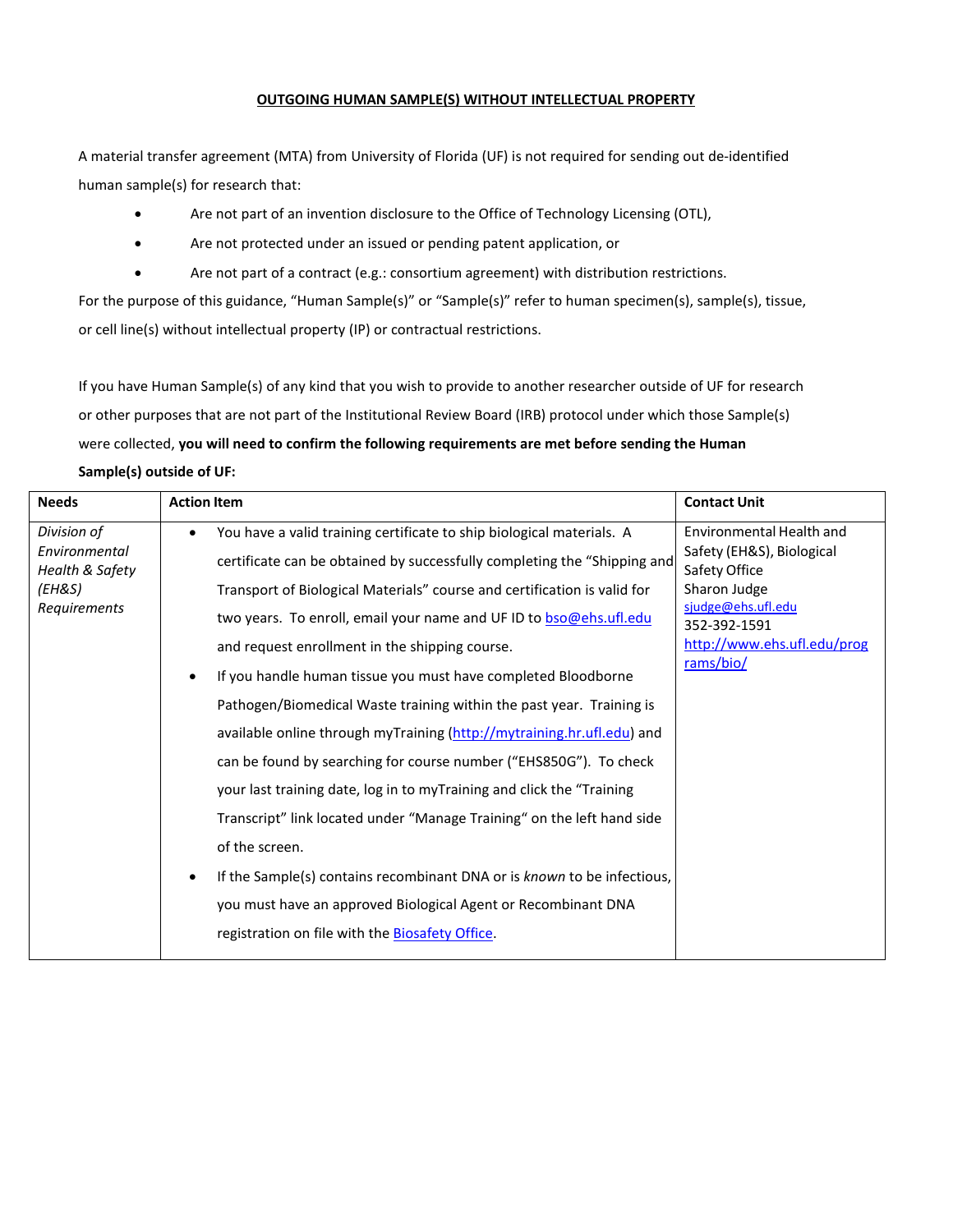| Institutional<br><b>Review Board</b><br>(IRB)<br>Requirements                                                        | You have or had UF IRB approval to obtain the Sample(s).<br>$\bullet$<br>Informed consent was obtained from subjects for the collection and use<br>$\bullet$<br>of the Sample(s).<br>Informed consent includes information that de-identified Sample(s) may<br>$\bullet$<br>be released from UF.<br>No Protected Health Information (PHI) is released outside UF unless the<br>purpose you are releasing it is specifically covered in the informed<br>consent the subjects have signed.<br>The recipient of the Sample(s) has received their local IRB's approval for<br>the receipt/use of the Samples.<br>You keep a log of any Samples you release to another institution.<br>If you have Human Sample(s) that are coded yet de-identified when<br>$\bullet$<br>sent off-campus, you will need a Confidentiality Agreement signed by<br>the UF Principal Investigator (PI) sending the samples, and the non-UF PI<br>receiving the samples (see IRB website at<br>http://irb.ufl.edu/irb01/forms/forms1.html and select the<br>Confidentiality Agreement for Data and/or Specimens form). | <b>Institutional Review Board</b><br>(IRB)<br>Peter lafrate or Sherri Mizrahy<br>Ufirb-I@lists.ufl.edu<br>352-273-9600<br>http://irb.ufl.edu/                                                                   |
|----------------------------------------------------------------------------------------------------------------------|-----------------------------------------------------------------------------------------------------------------------------------------------------------------------------------------------------------------------------------------------------------------------------------------------------------------------------------------------------------------------------------------------------------------------------------------------------------------------------------------------------------------------------------------------------------------------------------------------------------------------------------------------------------------------------------------------------------------------------------------------------------------------------------------------------------------------------------------------------------------------------------------------------------------------------------------------------------------------------------------------------------------------------------------------------------------------------------------------|-----------------------------------------------------------------------------------------------------------------------------------------------------------------------------------------------------------------|
| Division of<br>Research<br>Compliance<br>Requirements<br>Only needed if<br>sending Samples<br>outside of the<br>U.S. | Shipments to Cuba, Iran, North Korea, Sudan, Syria, or the Crimea<br>$\bullet$<br>Region of Ukraine - Exports from the U.S. to these six embargoed areas<br>require prior U.S. Government approval. Do not ship any materials to, or<br>share any data with, these six embargoed destinations without prior<br>approval from the Division of Research Compliance<br>(compliance@research.ufl.edu) and a valid license from the relevant<br>U.S. Government agency.<br>International Shipments (other than to Cuba, Iran, Sudan, Syria, or the<br>Crimea Region of Ukraine) - The U.S. export laws prohibit certain U.S.<br>transactions with restricted parties (i.e., entities or individuals identified<br>on various U.S. Government restricted lists). To ensure that the<br>recipient of your shipment is not a restricted party, you may request a<br>Restricted Party Screening from UF's Division of Research Compliance<br>(compliance@research.ufl.edu).                                                                                                                            | Division of Research<br>Compliance<br><b>Matthew Battiston</b><br>compliance@research.ufl.edu<br>352-392-9174<br>http://research.ufl.edu/fa<br>culty-and-staff/research-<br>compliance/export-<br>controls.html |